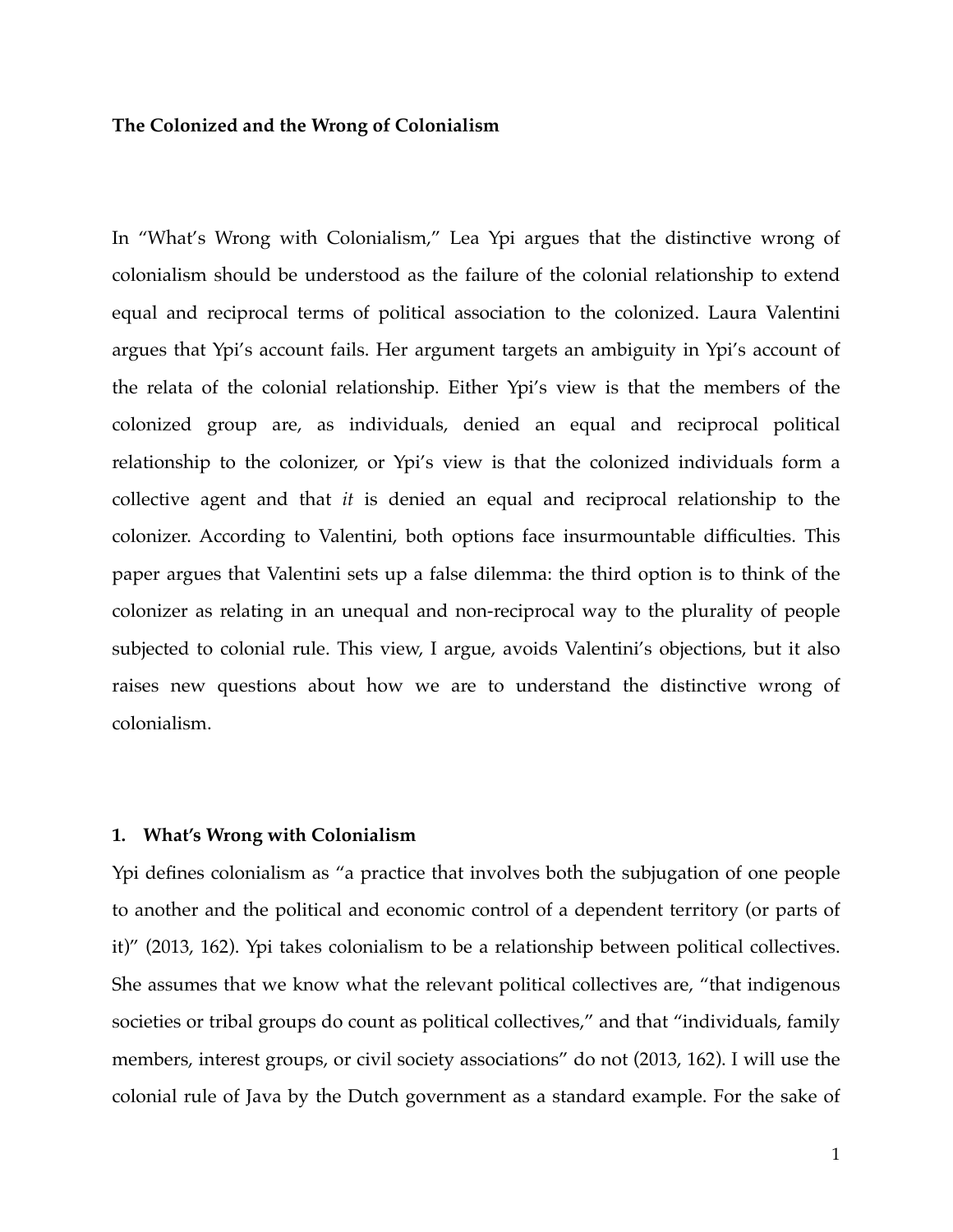<span id="page-1-1"></span>simplicity, I will refer to the colonizer in this relationship as the Dutch, and to the colonized as the Javanese.[1](#page-1-0)

Ypi's central claim is that the distinctive wrong of colonialism consists in the failure of the political association, established by the colonial relationship, to offer terms of equality and reciprocity to the colonized. This wrong has two components. The first is that the original creation of the colonial relationship fails to respect the norms of equality and reciprocity that apply to the *establishment* of political associations. The second component is that the rules and principles governing the colonial relationship, once it is established, fail to reflect the norms of equality and reciprocity that apply to the *internal structure* of political associations. Of course, colonial relationships are not the only political associations that violate norms of equality and reciprocity; apartheid and caste societies, for example, and societies that oppress minorities do so as well. The distinctive wrong of colonialism is the territorial manifestation of this generic wrong (2013, 163). Further, Ypi's account does not deny that, historically, colonialism is associated with a wide range of other wrongs—oppression, murder, genocide, torture, and so on—wrongs which, on Ypi's own view, "capture most of the wrong of colonialism" (2013, 162). These wrongs, however, are not distinctive of colonialism in

<span id="page-1-0"></span><sup>&</sup>lt;sup>1</sup>This simplifies matters with regard to both the colonizer and the colonized. Various parts of Java were subject to colonial control and influence by the Dutch East India Company from the late 16th century onwards. After 1800, parts of Java came under Dutch governmental control, with Dutch victory in the Java War in 1830 marking the beginning of the truly colonial period in Javanese history (Ricklefs 2001, 155). Referring to the colonized on Java as "the Javanese" sweeps together about 7 million inhabitants in 1830, organized into the kingdoms of Yogyakarta and Surakarta, and including three main ethnic groups, the Javanese, the Sundanese, and the Madurese (Ricklefs 2001, chapters 11 and 12).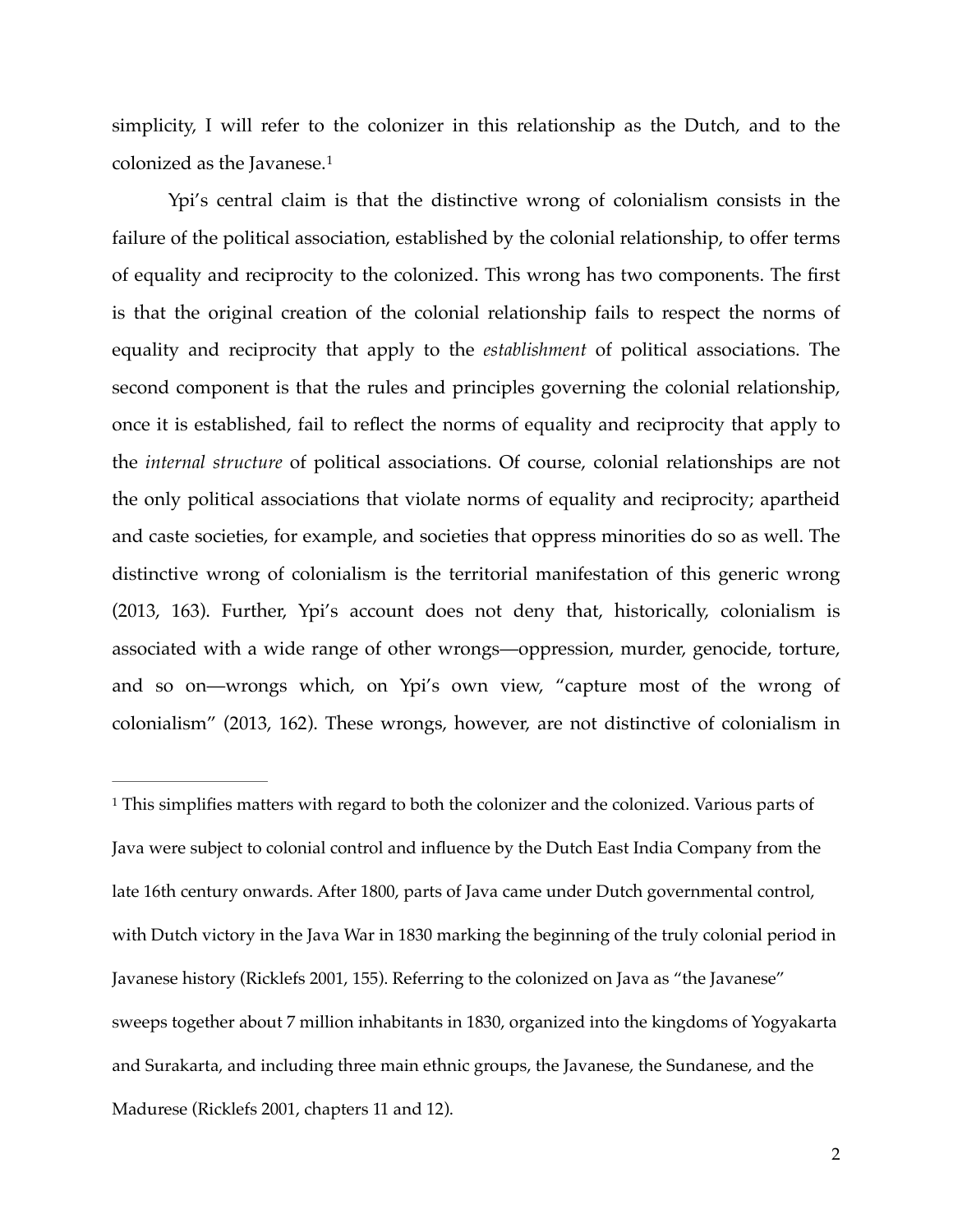the sense that these wrongs can and do occur outside of colonial relationships. Ypi's account aims to specify the *distinctive* wrong of colonialism in the sense that colonial relationships uniquely and necessarily instantiate this wrong.[2](#page-2-0)

<span id="page-2-1"></span>What do the ideals of equality and reciprocity require of the establishment and maintenance of a political association between territorially distinct political agents? Ypi only answers this question explicitly with regard to the establishment of new political associations, and she answers it initially in terms of consent: "for an associative offer to be considered effectively equal and reciprocal, the consent of those on the receiving end is required" (2013, 179). The relevance of consent is in turn explained in terms of sensitivity to the will of the associating parties: consent is required because it offers the best available proxy for the consenting agent's will (Ypi 2013, 180). Ypi does not discuss what equality and reciprocity require of the internal structure of political associations, but we can imagine that this might involve fair terms of economic cooperation and equal participation in political decision-making and the exercise of political power. For ease of exposition, I will speak of Ypi's view as claiming that colonialism is wrong because it involves the *subjugation* of the colonized.

## **2. Valentini's Dilemma**

<span id="page-2-0"></span><sup>[2](#page-2-1)</sup> The sense in which colonialism is a distinctive wrong on Ypi's account is somewhat delicate. The wrong involved in colonialism is the generic wrong of "morally objectionable political relations" (Ypi 2013, 163). Colonialism distinguishes itself from other manifestations of this generic wrong by being applied to territorially distinct political agents. "But, although territoriality is descriptively crucial in distinguishing colonialism from other wrongs in the same family, it should not matter normatively" (2013, 162).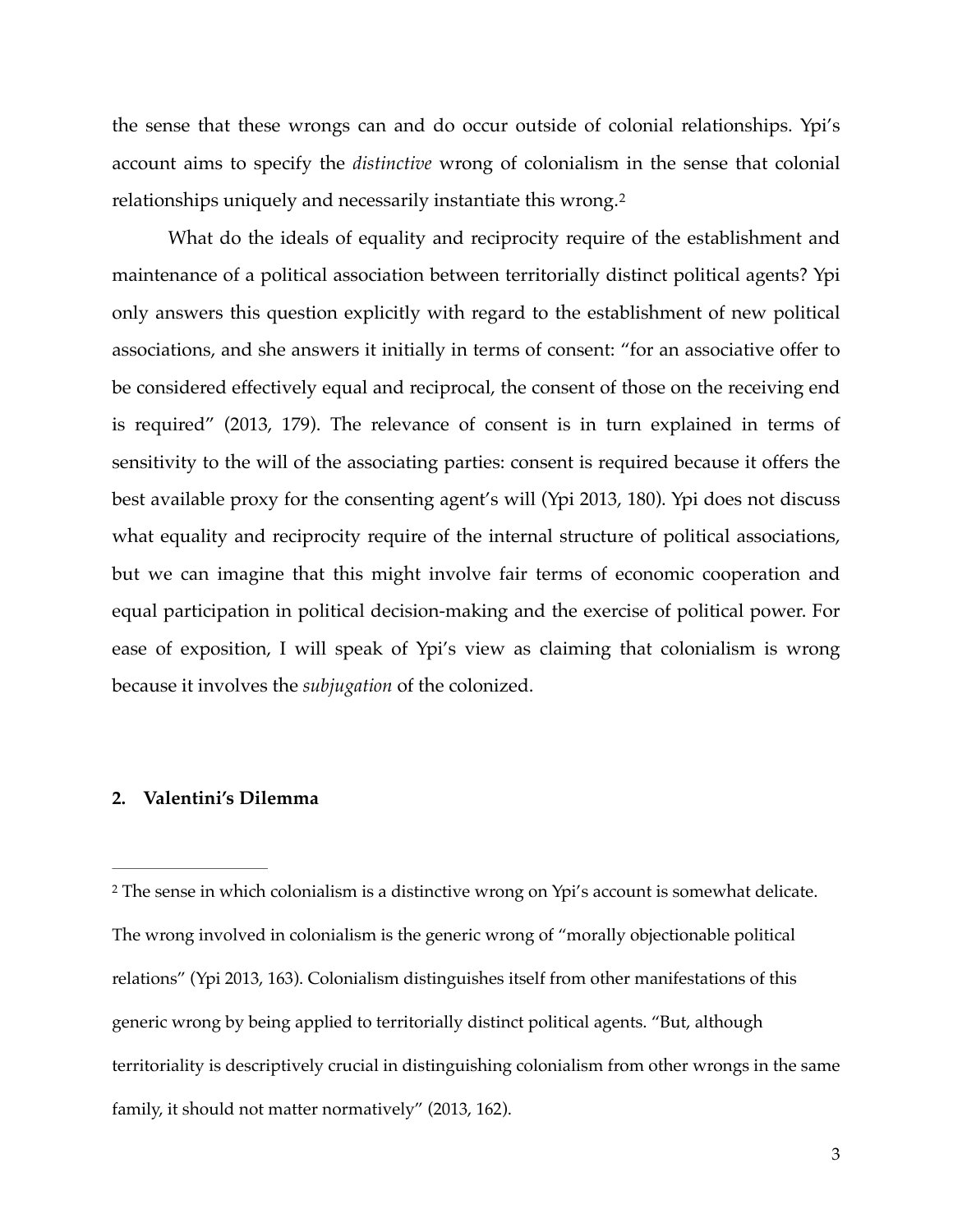Valentini's dilemma targets an ambiguity in Ypi's understanding of 'the colonized'. On the *aggregative* interpretation, we should understand 'the colonized' to refer to each of the members of the colonized group individually; on the *corporate* interpretation, 'the colonized' refers to a collective agent. On either interpretation, Valentini argues, the account fails. I should note at the outset that Valentini's discussion targets Ypi's consent condition; I will reformulate her argument in terms of subjugation.[3](#page-3-0)

<span id="page-3-1"></span>According to the aggregative interpretation, colonialism is wrong because it involves the subjugation of the individual members of the relevant political collective. Valentini's central objection to the aggregative interpretation is that it over-ascribes the family of wrongs to which colonialism belongs. She claims, first, that there are cases in which it is not wrong to subjugate particular individuals; for example, when such subjugation is necessary to keep the individual from seriously harming others (2015, 316-318). As a consequence, there could be political associations which subjugate some individuals but which are nonetheless rightful political associations. The aggregative conception, however, considers all such political associations to instantiate the wrong of colonialism, or a non-territorial cousin of this wrong. Furthermore, this over-ascription is illustrated by existing political associations: no political association succeeds in realising equal and reciprocal terms with, or in tracking the will of, each and every member (2015, 318). Unless we are willing to say that the family of wrongs to which colonialism belongs is ubiquitous—exemplified by today's British, Dutch, and Spanish political associations as well as by the colonial powers they once were (2015, 318)—the aggregative interpretation fails to identify the distinctive wrong of colonialism.

<span id="page-3-0"></span><sup>&</sup>lt;sup>[3](#page-3-1)</sup> This comes at a cost. I will use the term 'subjugation' as a term of art, referring to Ypi's overall account of the wrong of colonialism. The negative connotations of our everyday usage of the term 'subjugation' may make Valentini's argument seem less plausible than it is.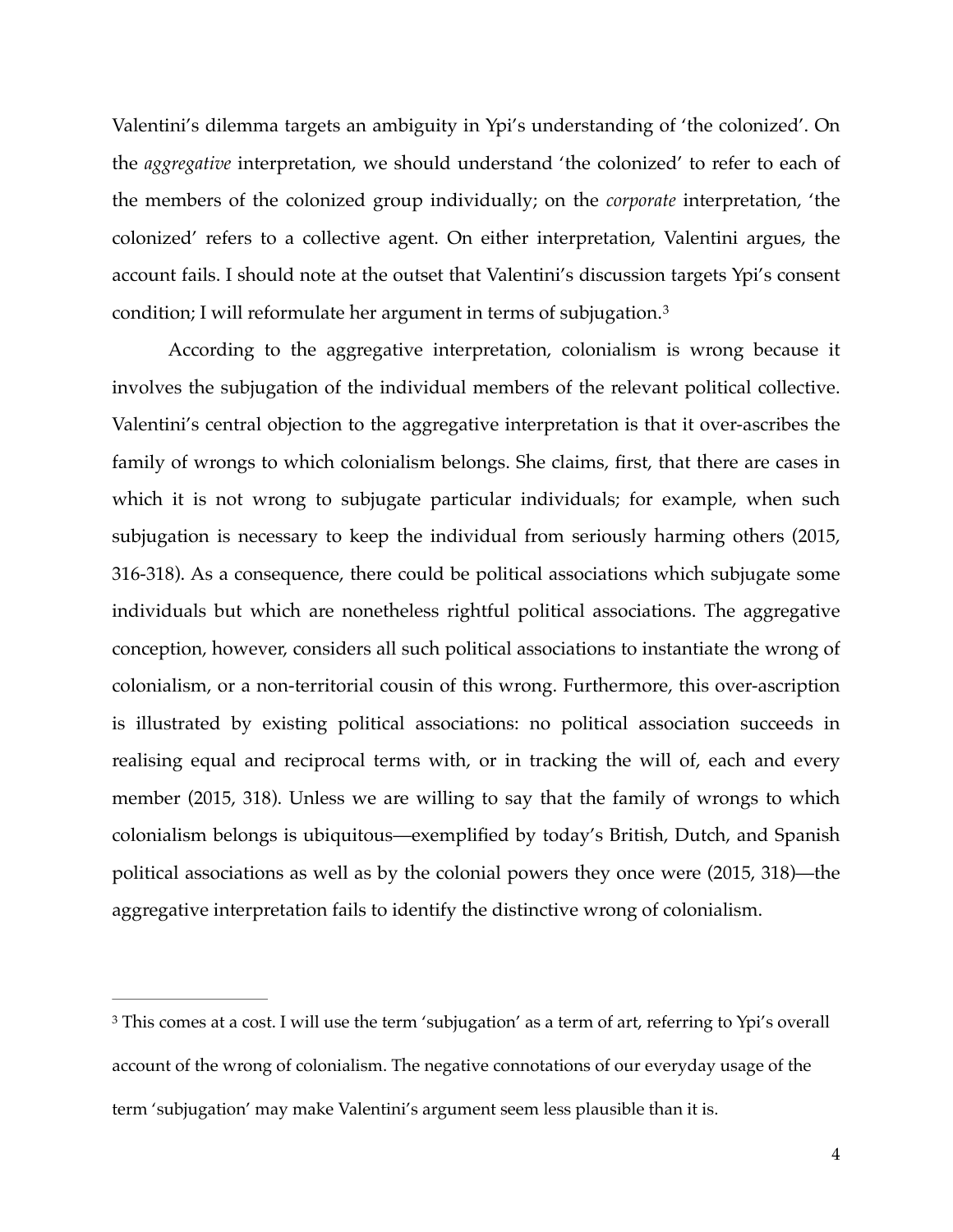On the corporate interpretation, colonialism is wrong because it involves the subjugation of a corporate agent constituted by the members of the relevant political collective. Valentini's argument against the corporate interpretation sets up another dilemma. Either, the corporate interpretation claims that corporate agents have a moral standing of their own, and that it wrongs the colonized, understood as a corporate agent, to be subjugated by the colonizer. In this case, Ypi's view is inconsistent with normative individualism—the idea that individual human beings, and not corporate agents, are the ultimate units of moral concern (2015, 324). Or, the corporate interpretation claims that the normative significance of the subjugation of corporate agents is explained in terms of the legitimate interests of the individual members. In this case, Ypi's view is consistent with normative individualism, but implausible. Since she claims that colonialism is always wrong, she would be committed to the view that individual members of a political collective always have a legitimate interest in the corporate agent that they constitute being free from subjugation. If the relevant corporate agent is a sufficiently tyrannical regime, however, and the prospective colonizer sufficiently benign, individual members may have a legitimate interest in colonial takeover, and no legitimate interest in the tyrannical regime being free from subjugation (2015, 324). Valentini concludes that on either construal, the corporate interpretation is mistaken[.4](#page-4-0)

### <span id="page-4-1"></span>**3. The Colonized**

Valentini's dilemma is a false dilemma: we are not forced to interpret 'the colonized' as either the individual members of the colonized group, or as the corporate agent they

<span id="page-4-0"></span><sup>&</sup>lt;sup>[4](#page-4-1)</sup> My brief reconstruction here leaves out much of the detail in Valentini's discussion (2015,

<sup>316-326);</sup> however, my argument will not depend on the further details.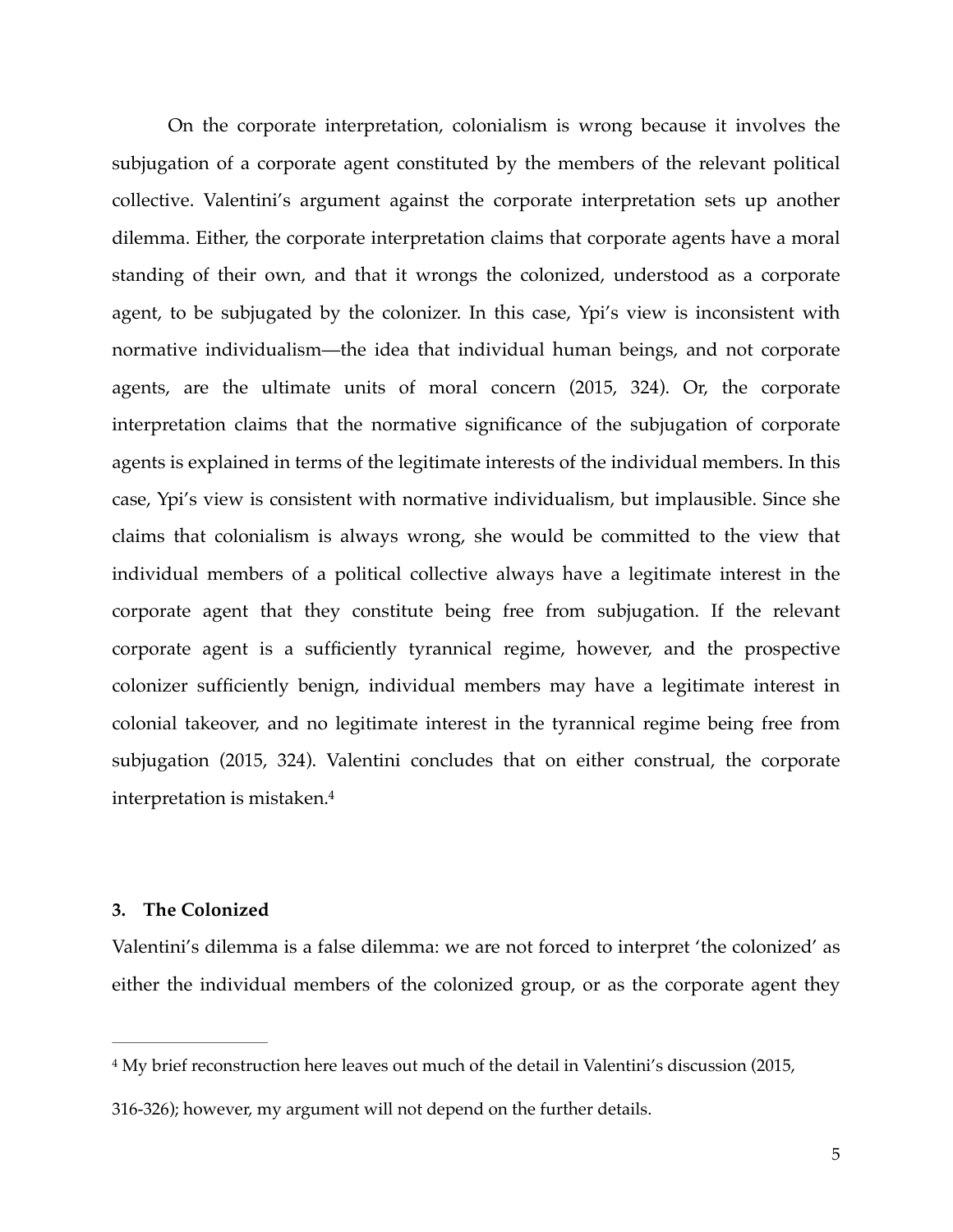constitute. The third option can be illustrated with a simple example. Suppose you are overlooking a schoolyard with 50 playing children in it. "Those children are loud," you may say. In saying this, you could mean to ascribe the property of being loud to some or all of the children individually. Alternatively, you could mean that the children constitute some complex object, a group perhaps—or an ingratitude or chaos—and that *it* is loud. These are not, however, our only two options: you could have meant that *they* are loud. You could have meant to ascribe the property of being loud to the plurality of children in the playground.[5](#page-5-0)

<span id="page-5-3"></span><span id="page-5-2"></span>To make this more explicit, consider your statement interpreted as predicating loudness of the children individually. In that case, your statement would be incorrect if none of the children, individually, is loud. More precisely, the statement "those children<sub>I</sub> (individually) are loud" is true if and only if some, many, most, or all the children individually instantiate the property of being loud.<sup>[6](#page-5-1)</sup> Your claim that those children are loud could be true, however, even if none of the children are individually loud; each child's rather modest volume may combine with the others to result in a noisy playground. One way to capture this is to understand your claim as predicating loudness of a complex object, such as a group, constituted by the children. The statement "those children $C$  (complex object) are loud" is true if and only if those children constitute a complex object and *it* is loud. But we could also understand your claim as predicating loudness of the plurality of children in the playground. *They* are loud, without any of them being loud individually, and without them constituting a further thing which is loud. A plurality of children can be loud by *jointly* realizing the

<span id="page-5-0"></span><sup>&</sup>lt;sup>[5](#page-5-2)</sup> This paragraph and the next draw on discussions of plurals and shared agency in Smith 2011 and Mellor 2017.

<span id="page-5-1"></span><sup>&</sup>lt;sup>[6](#page-5-3)</sup> Whether the truth of the statement requires, at one extreme, only some children to be loud, or, at the other extreme, all of them will depend on a variety of factors.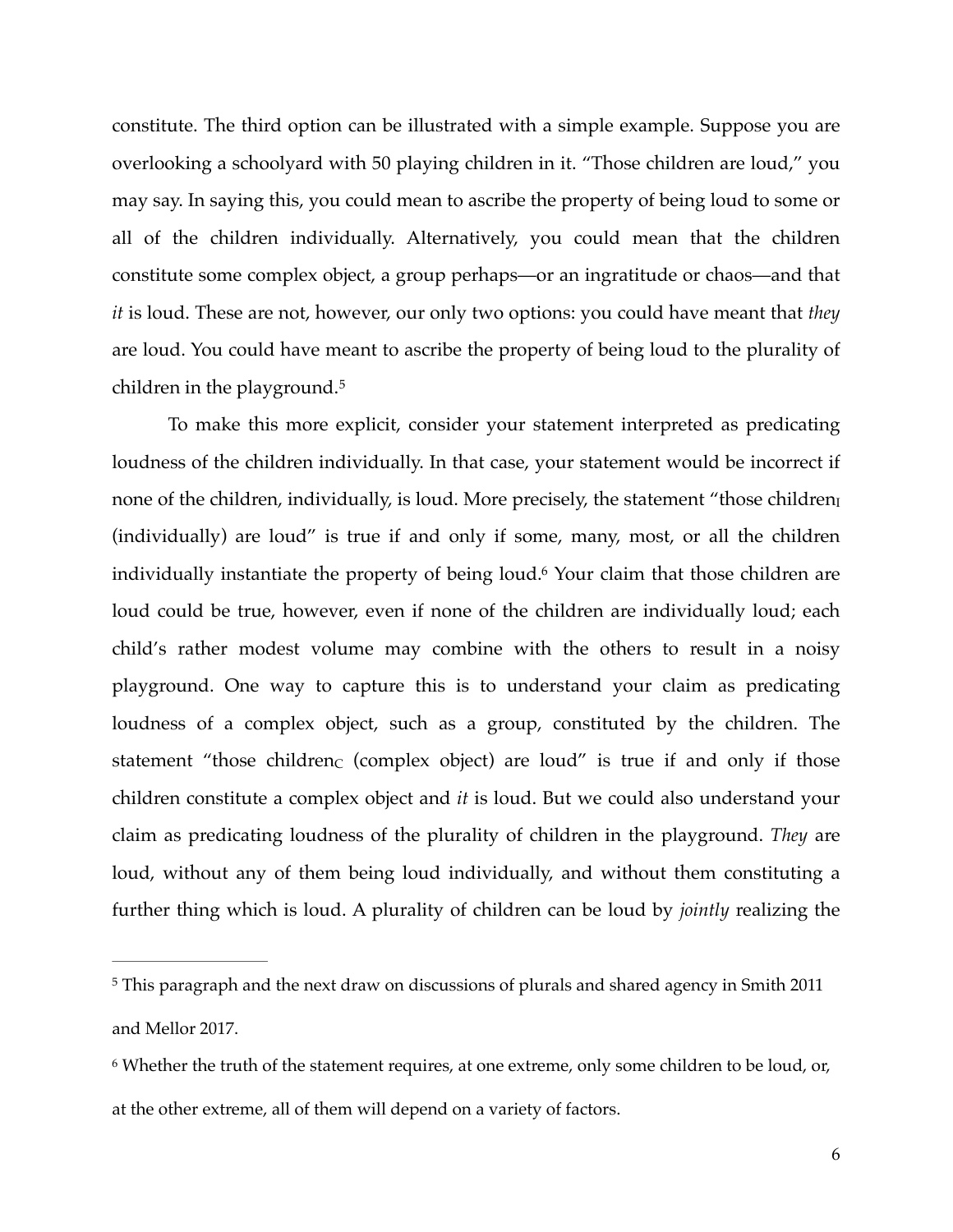conditions of loudness. "Those children $_{PL}$  (plurally) are loud" if and only if the plurality of children in the playground jointly instantiate the property of being loud.[7](#page-6-0)

We now have three ways to understand who the colonized are, and so three ways to understand the wrong of colonialism. This is best illustrated using the example of Dutch colonial rule on Java. The first understanding is as follows:

<span id="page-6-4"></span><span id="page-6-3"></span>The Dutch subjugated the Javanese<sub>I</sub>

On this view, the distinctive wrong of colonialism was instantiated if and only if the Dutch subjugated some, many, most, or all of the Javanese individually[.](#page-6-1)<sup>[8](#page-6-1)</sup> The second interpretation is:

The Dutch subjugated the Javanese $<sub>C</sub>$ </sub>

The colonial rule of Java exemplified the distinctive wrong of colonialism, on this view, if and only if the Javanese constituted some complex object, a people perhaps, and the Dutchsubjugated it. $9$  Third:

<span id="page-6-5"></span>The Dutch subjugated the Javanese $PL$ 

On this interpretation, Ypi's view is that the Dutch rule of Java instantiated the wrong of colonialism if and only if the Dutch subjugated the relevant plurality of Javanese people. For this to have been the case, a plurality of Javanese persons must have jointly

<span id="page-6-0"></span><sup>7</sup>This relies on the availability of non-distributive plural quantification. It is not part of this

essay to provide a defense of this. For a helpful overview of the literature on plural

quantification, see Linnebo 2014.

<span id="page-6-1"></span><sup>[8](#page-6-4)</sup> We can now see that Valentini's charge that the aggregative interpretation over-ascribes the wrong of colonialism is directed at a specific version of this view—the objection only works against views on which the individual subjugation of any or a few of the Javanese would have sufficed to instantiate the wrong of colonialism.

<span id="page-6-2"></span>Here again, Valentini's objections are addressed at a particular version of this view, where the [9](#page-6-5) relevant complex object is understood as a corporate agent.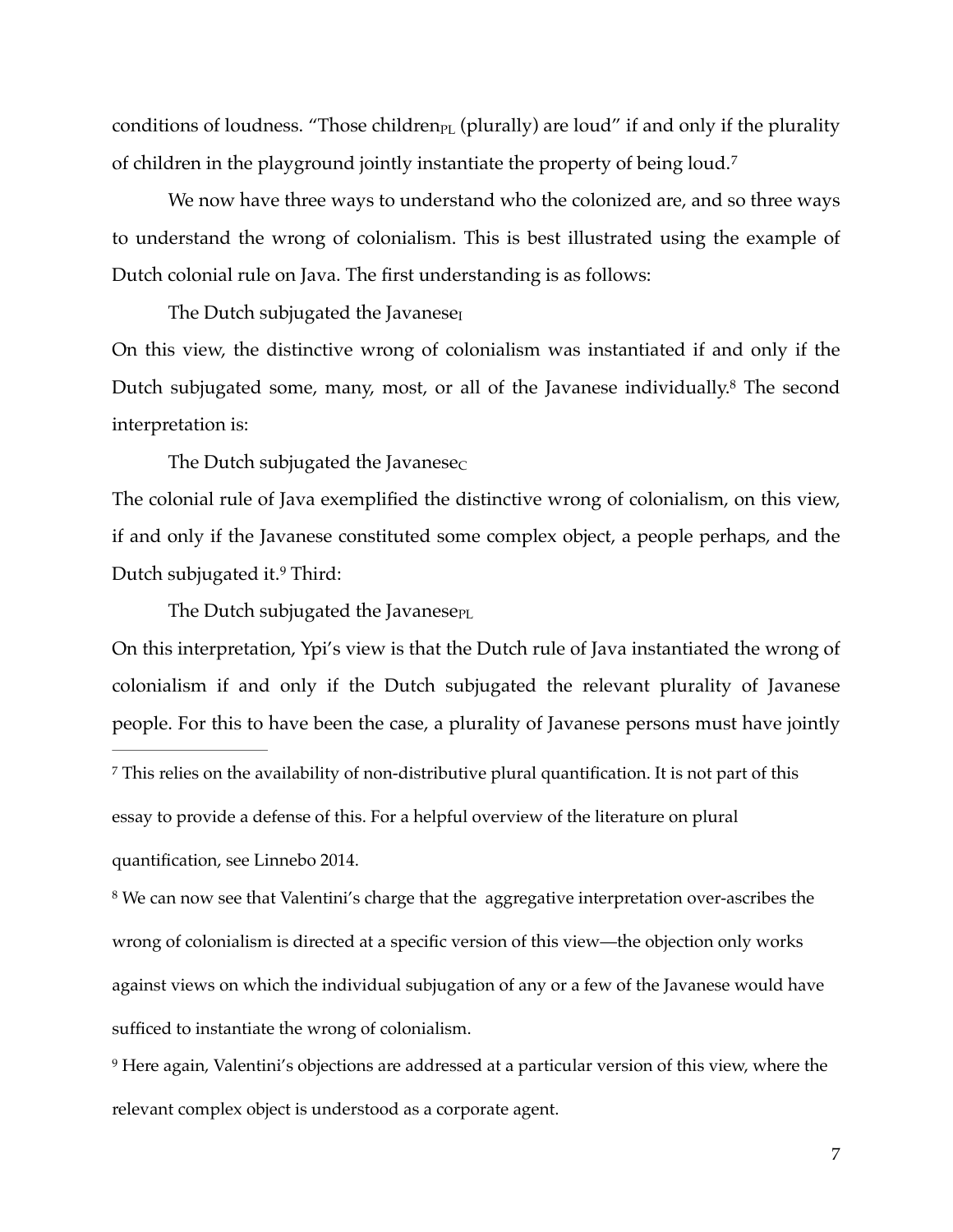realized the conditions of being subjugated by the Dutch. We can generalize these three views beyond the example of the Javanese, so that we arrive at three different interpretations of the general wrong of colonialism: the distinctive wrong of colonialism is the subjugation of the colonized<sub>I</sub>, the colonized<sub>C</sub>, or the colonized<sub>PL</sub>.

The plural interpretation of Ypi's view avoids Valentini's objections. The problem with the aggregative interpretation was that it led to an over-ascription of the family of wrongs to which the wrong of colonialism belongs. Every existing political association subjugates some of it members and, further, it is sometimes permissible to subjugate individuals. Nonetheless, the aggregative view holds that all such political associations instantiate a wrong like the wrong of colonialism. On the plural interpretation, this conclusion would only follow if the subjugation of one or more individual members of a political association suffices for the plurality of the members being jointly subjugated. It is quite implausible, however, that the subjugation of some Swedish individuals by the Swedish State, say, entails that the plurality of Swedish people are jointly subjugated by the Swedish State. This is true more generally: it does not follow from the fact that some of the children in the playground are individually loud that the plurality of children jointly are loud. Of course, this ultimately turns on what it takes for a plurality to jointly instantiate the property of being subjugated. I will return to that issue in section 4.

Valentini's objection to the corporate interpretation came in the form of a dilemma. The first horn takes the corporate interpretation to claim that the relevant corporate agent is an "ultimate unit of moral concern" (2015, 324), such that the wrong of the subjugation of the corporate agent is understood independently of the legitimate interests of the individual members of the subjugated group. This, Valentini claims, is incompatible with normative individualism. This part of Valentini's criticism is difficult to respond to because she neither explains nor defends normative individualism. Could the joint subjugation of the plurality of Javanese people be morally significant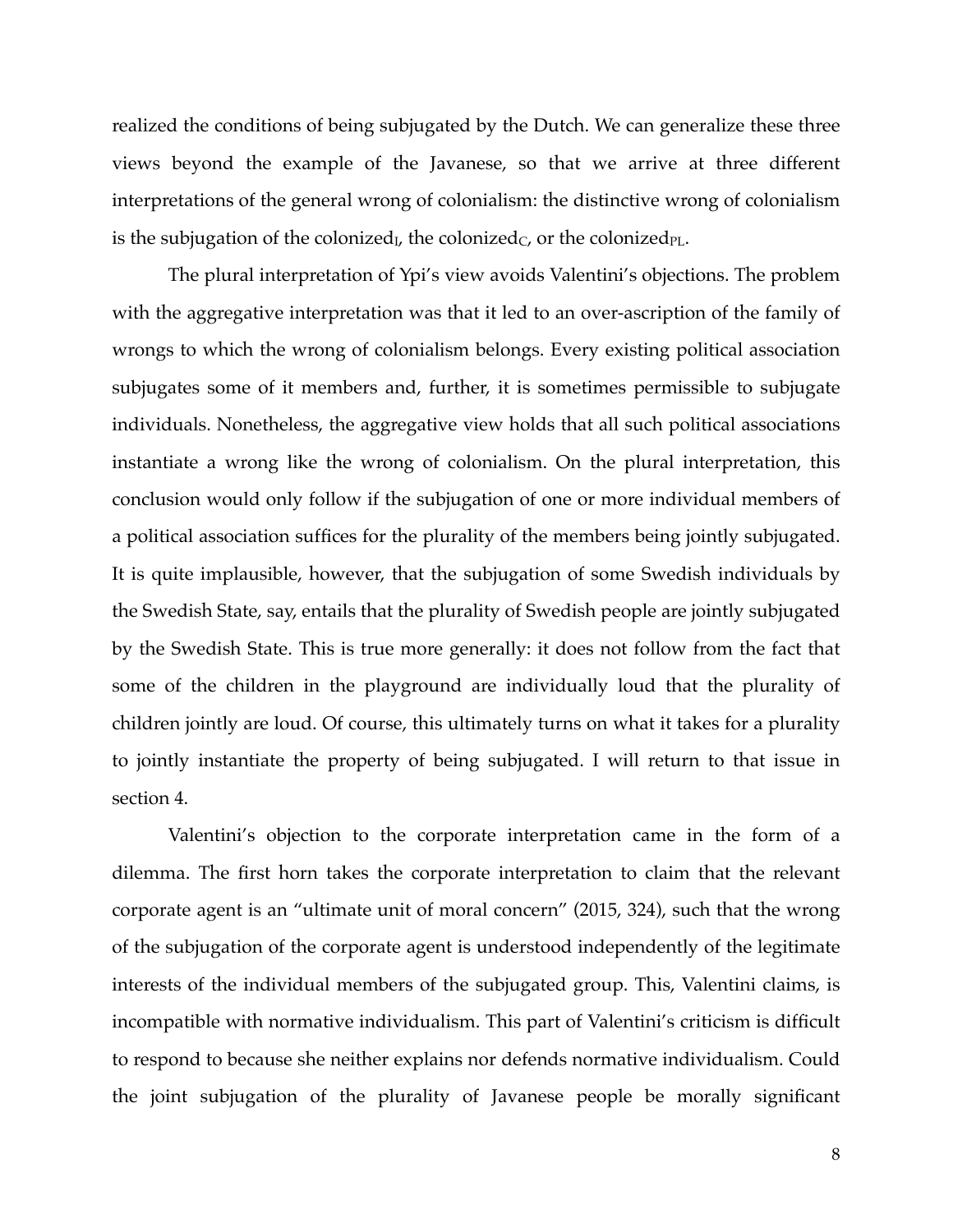independently of the legitimate interests of individual Javanese persons? I will simply register my relative lack of confidence in a negative answer compared to Valentini's.

The second horn construes the corporate interpretation in normatively individualist terms: the wrong of colonialism is the subjugation of a relevant corporate agent, but the normative significance of such subjugation is in turn explained in terms of the legitimate interests of the individual members. The problem here is that the only available corporate agent may be, for example, a tyrannical and unjust state. The corporate view now has to say that the subjugation of that tyrannical state is wrong because it conflicts with the legitimate interests of the individual members of the political collective. If the potential colonizer is sufficiently benevolent, however, then the individual members do not have a legitimate interest in the continued nonsubjugated existence of the tyrannical state (2015, 324). The plural interpretation does not lead to these difficulties. If the Javanese, before Dutch colonial rule, were governed by a tyrannical state, the plural interpretation does not say that the wrong of colonialism consists in the subjugation of the tyrannical state. Instead, it holds that the wrong of colonialism consists in the plurality of Javanese persons being jointly subjugated.<sup>[10](#page-8-0)</sup> The normatively individualist version of this view says that the wrong of the joint subjugation of the Javanese is explained in terms of the legitimate interest of individual Javanese persons in the plurality of the Javanese being free from subjugation. This view is not committed to the claim that the Javanese, individually, have a

<span id="page-8-1"></span><span id="page-8-0"></span> $10$  Valentini objects to normativized conceptions of collective agency, according to which the tyrannical state does not count as a collective agent (2015, 324 n. 32). Those objections do not pertain to the plural interpretation. The plural view can acknowledge that the tyrannical state is a genuine collective agent, and it does not claim that the Javanese, as a people, constitute another collective agent that takes normative priority. Instead, the plural view does not tie the wrong of colonialism to corporate agency in the first place.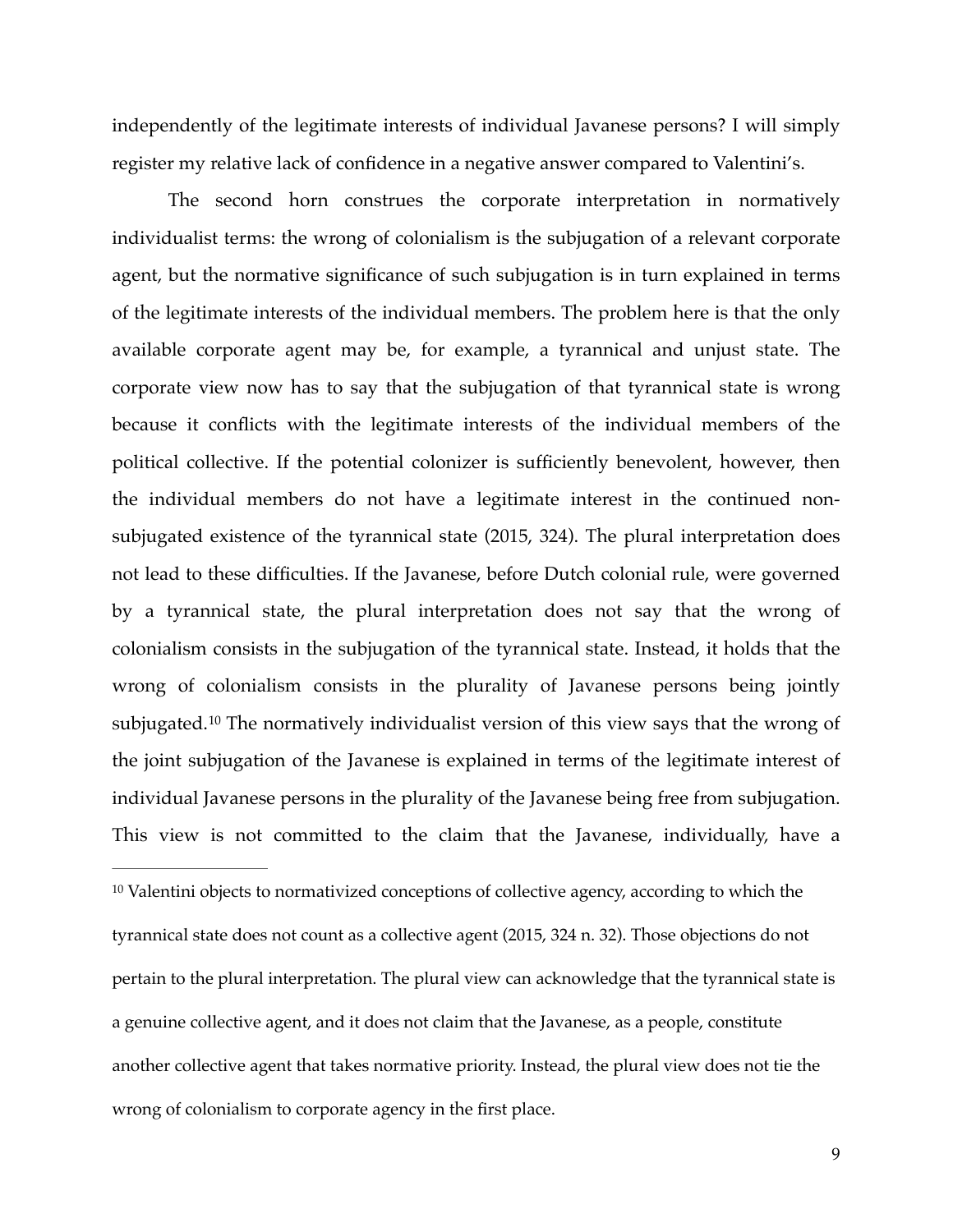legitimate interest in the tyrannical state being free from subjugation. Indeed, on the plural view, we can consistently hold that the Javanese individually have a legitimate interest both in the freedom of the plurality of Javanese people from being jointly subjugated by the Dutch, and in the overthrow of their tyrannical ruler. Valentini's arguments, then, do not show there to be any problem for the normatively individualist version of the plural interpretation.

### **4. A Plural Interpretation of the Wrong of Colonialism?**

My aim in this paper is to show that a plural interpretation of the wrong of colonialism can avoid Valentini's dilemma. In doing so, I have not provided a complete pluralist theory of the wrong of colonialism. The main task for such a theory is to specify the conditions under which a plurality of persons jointly instantiates the property of being subjugated by a colonial ruler. Which properties would individual Javanese persons and individual Dutch persons need to have, and which relationships would need to exist between Javanese individuals, between Dutch individuals, and between Javanese and Dutch individuals, such that the plurality of the Javanese count as subjugated by the Dutch? My discussion of Valentini's arguments places certain constraints on viable answers. To avoid the over-ascription of the wrong of colonialism, the pluralist account should not hold that the lack of consent of a single Javanese person suffices for the plurality of the Javanese to count as subjugated by the Dutch. The same holds more generally for the realization of ideals of reciprocity and equality: our account should not hold that a failure to treat a single Javanese person on equal and reciprocal terms suffices for the Javanese to be jointly subjugated. Conversely, to avoid under-ascribing the wrong of colonialism, our account should not hold that the plurality of Javanese persons count as jointly subjugated only if each and every Javanese individual withholds consent to Dutch rule. Here again, the same is true for respecting norms of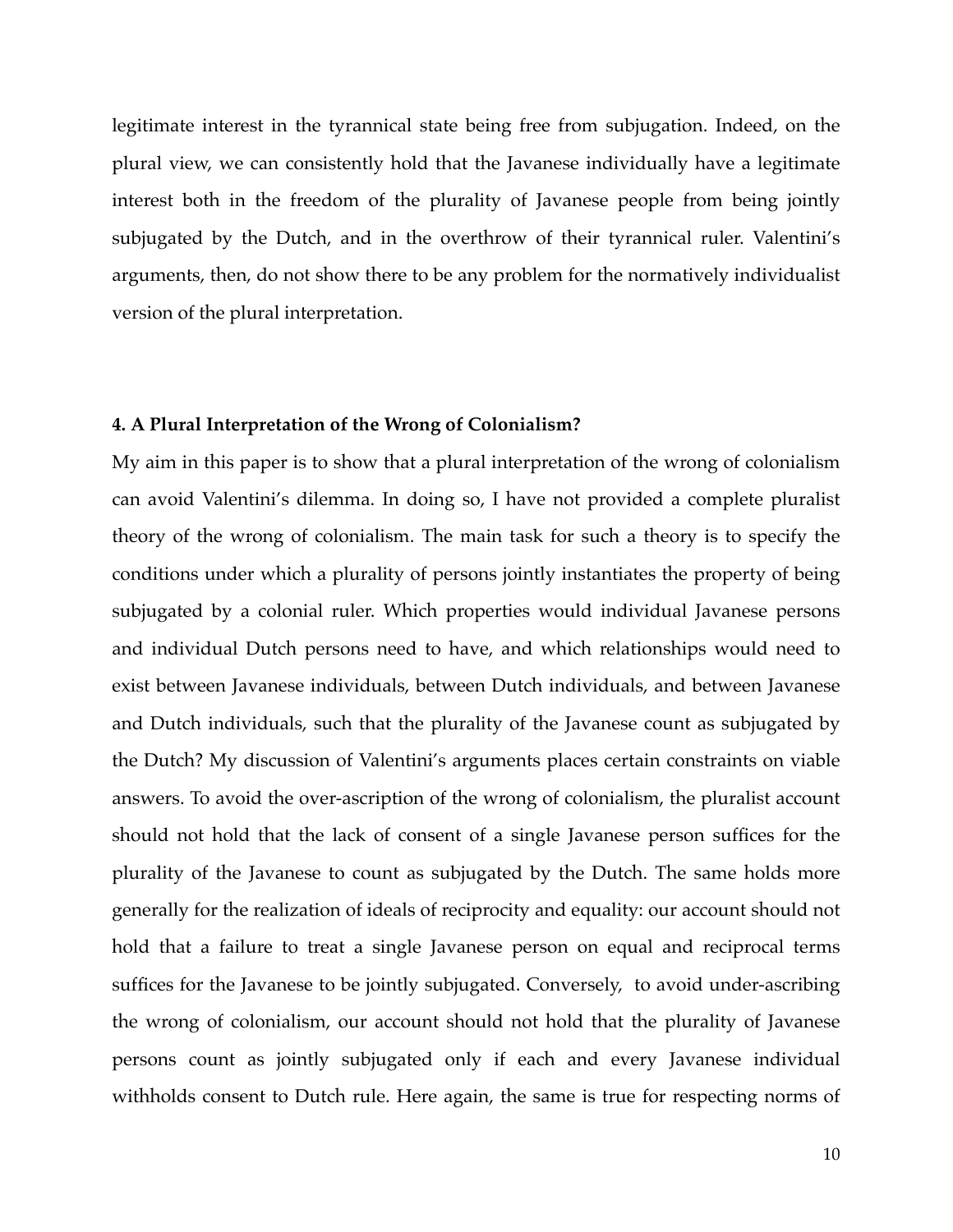reciprocity and equality more generally. Beyond these constraints, however, my arguments here do not provide an account of the conditions under which a plurality counts as jointly subjugated.

In providing such an account, the plural interpretation will have to settle which pluralities matter when it comes to the wrong of colonialism. I will illustrate this issue by adding some historical detail to my main example. Before the full colonial rule of the island of Java by the Dutch government after 1830, Java was partially subject to colonial rule, and partially ruled by the kingdoms of Yogyakarta and Surakarta, each including a number of ethnically and culturally distinct groups. If we assume that the two kingdoms were the only available corporate agents capable of collective political agency, then the corporate interpretation will hold that the wrong of colonialism in this case is the subjugation of the kingdoms of Yogyakarta and Surakarta. The aggregative interpretation will say that the presence of the kingdoms is irrelevant: the wrong of colonialism simply is the subjugation of individual inhabitants of Java, regardless of their membership in one or another political organization. The plural interpretation will need an account of the relevant pluralities: which pluralities were subject to Dutch colonial rule on the island of Java? The Yogyakarta subjects and the Surakarta subjects; or the ethnically Javanese, the ethnically Sundanese, and the ethnically Madurese; or perhaps simply the plurality of all the inhabitants of Java? Ypi's account skips over this question by assuming that we know what the relevant political collectives are (2013, 162). It seems to me, however, that the plural interpretation gives rise to precisely the kind of question we should be able to answer if we are to understand the distinctive wrong of colonialism.

I should briefly consider a skeptical response to the aims of this paper. One might accept that pluralities can be loud, say, or heavy, but deny that pluralities can jointly instantiate properties such as being subjugated by a colonial ruler. Consequently, the plural account of the wrong of colonialism might avoid Valentini's dilemma, but it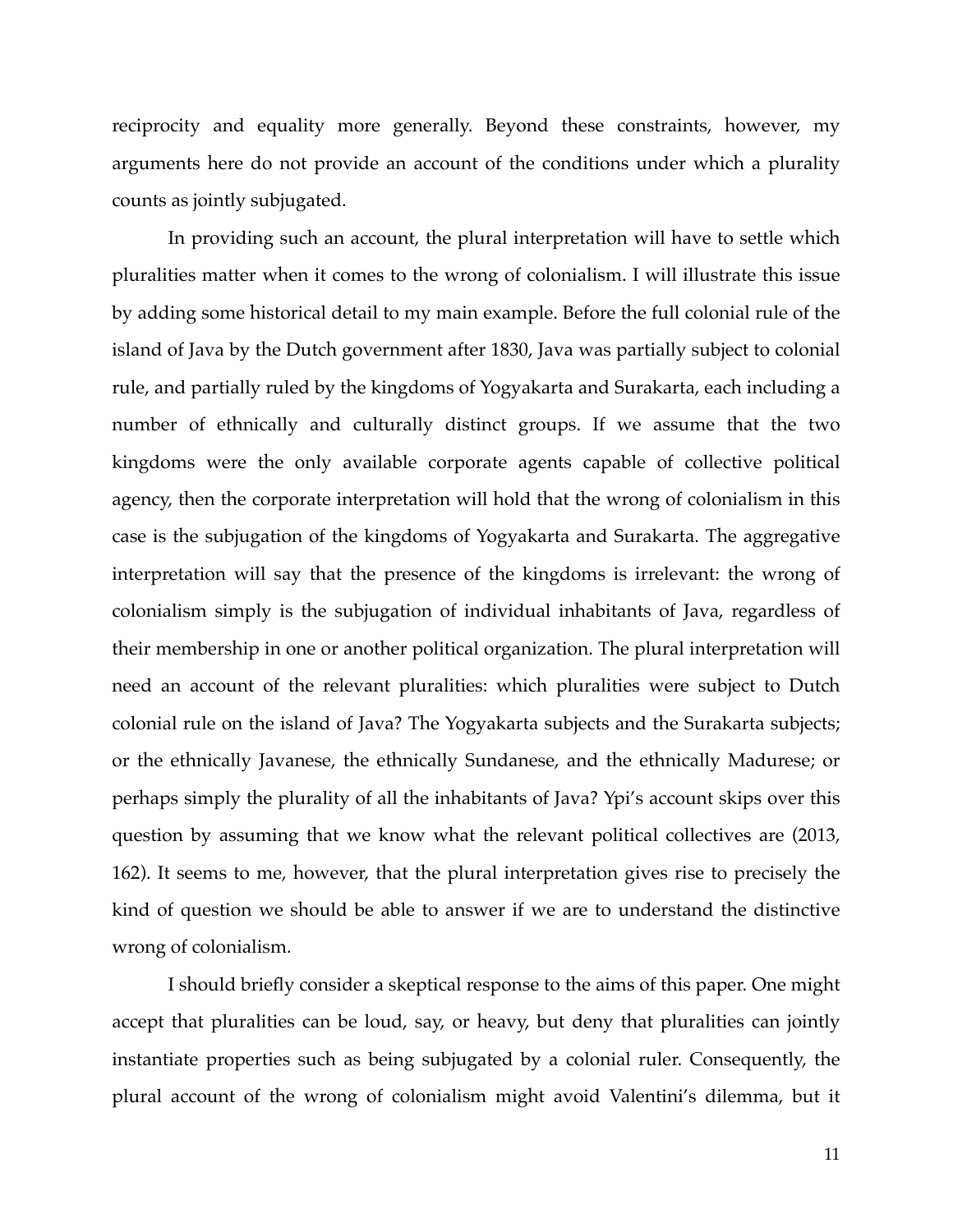would nonetheless be a nonstarter. We should keep in mind here that I have used the term subjugation simply to summarize Ypi's account of the wrong of colonialism. Even if it seems that only individuals can be subjugated, we should ask whether pluralities can jointly fail to consent to the establishment of a political association, and whether pluralities can jointly fail to relate on equal and reciprocal terms to a colonizing power. I don't see reason for skepticism here. In fact, I believe that existing theories of shared intentionality provide some basis for optimism by providing us with accounts of how people can share intentions and act together without constituting a collective or corporate agent. According to Bratman, for example, we can share an intention by having the right kind of structure of interlocking intentions, subplans, and beliefs (2014, chapter 1-4); on Gilbert's view, we can do so by being jointly committed to do something together (2006, chapter 6). Although neither Gilbert nor Bratman explicitly commit themselves to a plural interpretation of shared intention, their views are quite naturally understood in those terms: a plurality of persons jointly realize the conditions for having a shared intention, they don't each do so, and they don't constitute a further agent which does[.](#page-11-0)<sup>[11](#page-11-0)</sup> This is not to say that the kind of pluralities involved in colonization—the Javanese, say, or the Madurese—would normally satisfy Bratman's or Gilbert's conditions for shared intentionality. Nonetheless, it seems to me that if Gilbert, Bratman, and others are right that pluralities can jointly intend and act, then this provides a basis for optimism that pluralities may jointly consent or fail to consent to

<span id="page-11-1"></span><span id="page-11-0"></span> $11$  Pettit and List also hold that collections of individuals can jointly intend and act without constituting a group agent (2011, 33-4). Further, Pettit's republican account of democratic governance allows "the people considered as a plurality" (2012, 286) to govern themselves, where this is distinguished from the sense in which the people govern themselves as a single, corporate agent (2012, 286).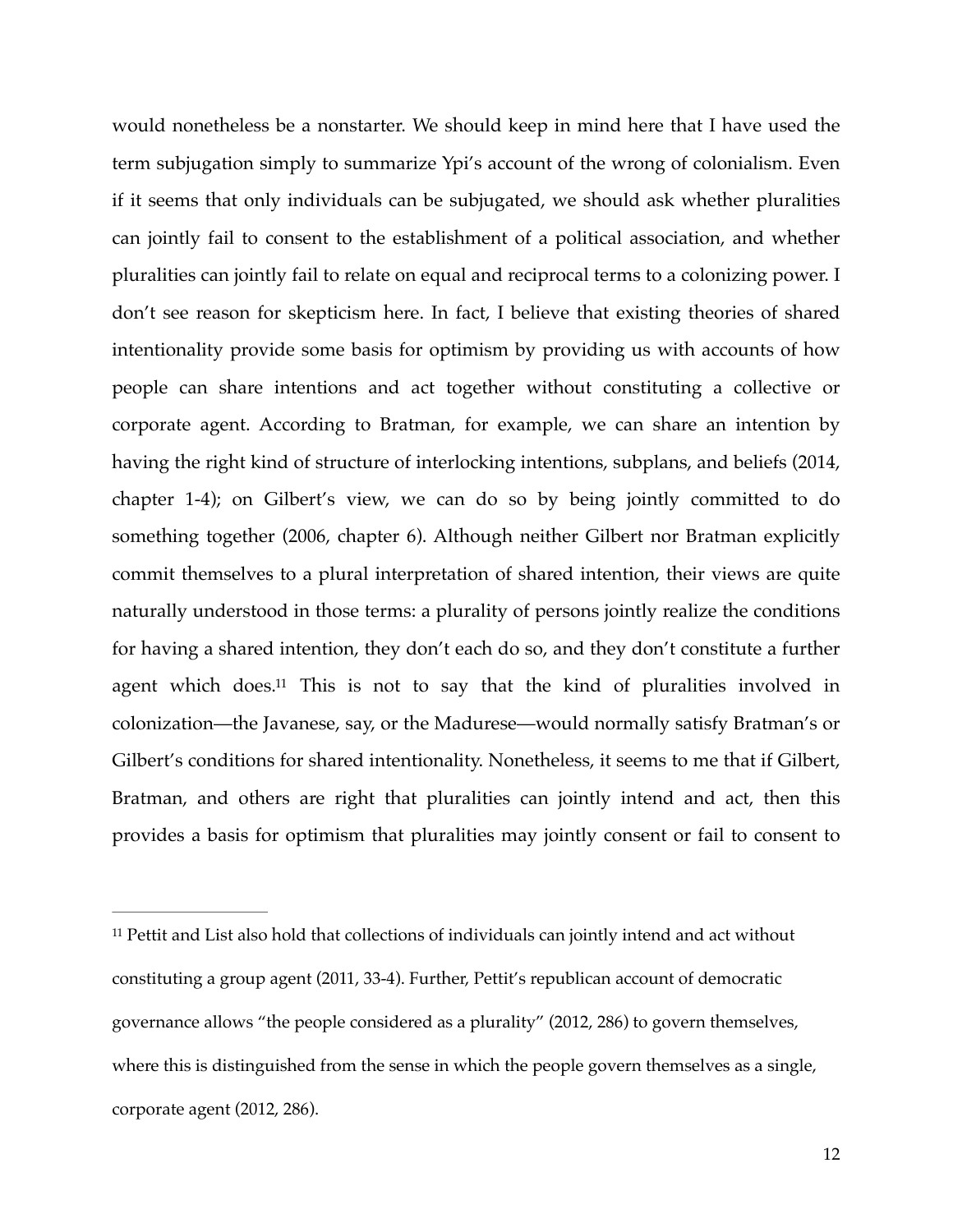rule, and that pluralities may be, or fail to be, provided with equal and reciprocal terms of political association.

This paper has been about how we are to understand the colonized, but the central idea of this paper may be of wider significance in moral and political philosophy. My arguments concern the wrong of colonialism in particular because the exchange between Ypi and Valentini makes vivid why it matters that we need not think of the wronged in either individual or corporate terms. The general idea that pluralities of persons can be wronged may, however, have application beyond the specific case of colonialism. It is not inconceivable, for example, that at least part of the wrong of certain discriminatory acts, certain forms of hate speech, or of genocide is best understood in plural terms.

### **Acknowledgements**

This paper wouldn't exist if Rowan Mellor hadn't convinced me of the significance of plurals for a number of problems in moral and political philosophy. I'm also grateful to Laura Valentini, Avia Pasternak, and an anonymous referee for this journal for written comments, and to the UCL political theory cherry picking seminar for discussion.

### **References**

- Bratman, Michael. 2014. *Shared Agency: A Planning Theory of Acting Together*. Oxford: Oxford University Press.
- Gilbert, Margaret. 2006. *A Theory of Political Obligation: Membership, Commitment, and the Bonds of Society*. Oxford: Oxford University Press.
- Linnebo, Øystein. 2014. "Plural Quantification", *The Stanford Encyclopedia of Philosophy* (Fall 2014 Edition), Edward N. Zalta (ed.), URL =  $\frac{\text{https://plato.stanford.edu/}}{\text{https://plato.stanford.edu/}}$  $\frac{\text{https://plato.stanford.edu/}}{\text{https://plato.stanford.edu/}}$  $\frac{\text{https://plato.stanford.edu/}}{\text{https://plato.stanford.edu/}}$ archives/fall2014/entries/plural-quant/>.